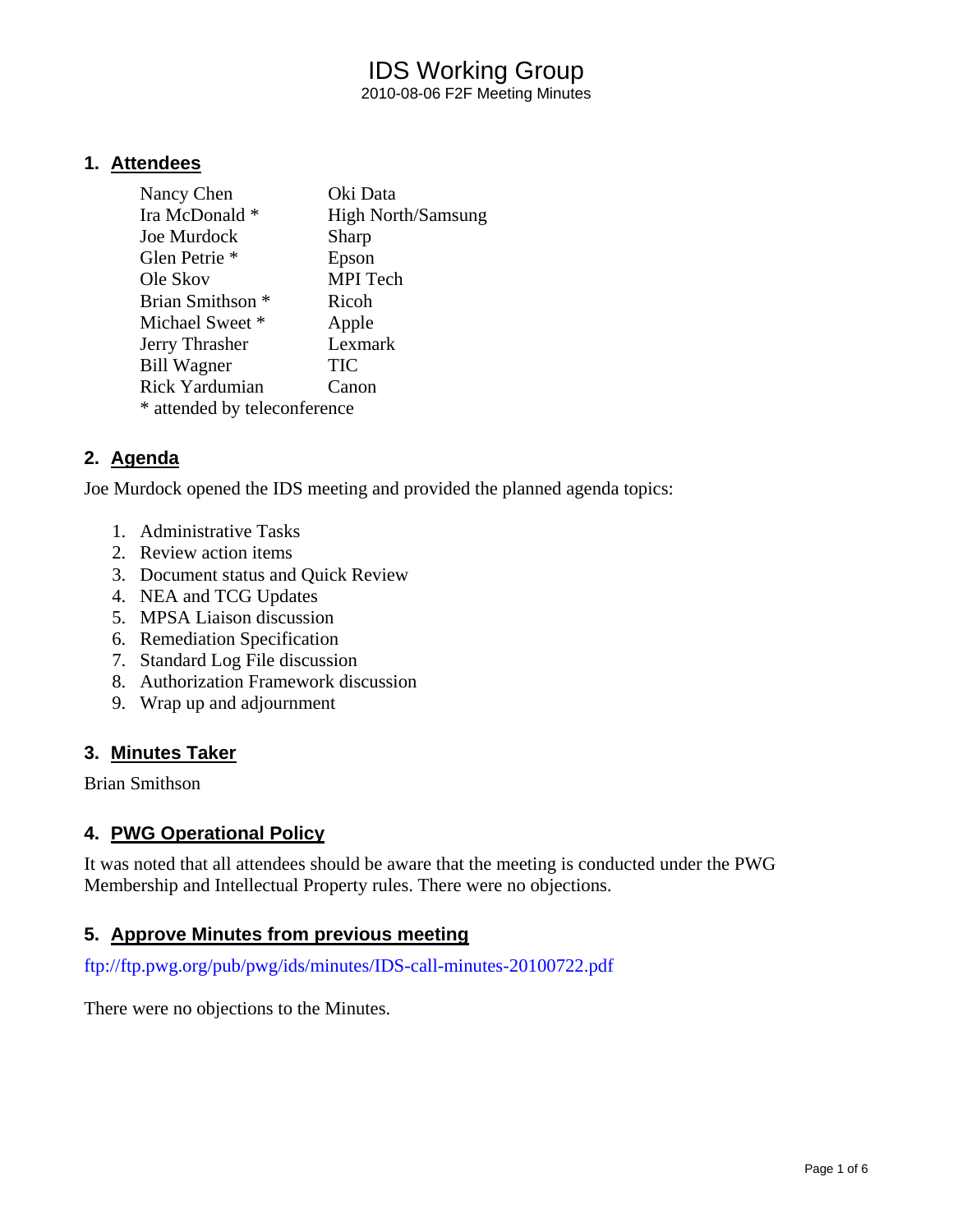2010-08-06 F2F Meeting Minutes

# **6. Review Action Items**

NOTE: The most recent Action Item spreadsheet is available at: <ftp://ftp.pwg.org/pub/pwg/ids/ActionItems/>. Changes made during this meeting are indicated by red text.

| AI 033:                                          | Randy Turner will contact Symantec (when appropriate) to encourage discussion with<br>the PWG about a SHV.      |  |
|--------------------------------------------------|-----------------------------------------------------------------------------------------------------------------|--|
| $\rightarrow$ OPEN                               |                                                                                                                 |  |
| AI 034:                                          | Randy Turner will investigate Symantec's products and their method(s) to "remediate<br>noncompliant endpoints." |  |
| $\rightarrow$ OPEN                               |                                                                                                                 |  |
| AI 041:                                          | (For Remediation) Look into providing a remediation specification.                                              |  |
|                                                  | $\rightarrow$ CLOSED, first draft posted                                                                        |  |
| AI 044:                                          | (For NEA Binding) Recast the NEA Binding document as a TCG TNC Binding<br>document.                             |  |
|                                                  | $\rightarrow$ OPEN, assigned to Randy Turner                                                                    |  |
| AI 053:                                          | Do a brief overview and link to the market rationale for discussion/comment by<br>MPSA (Jim Fitzpatrick)        |  |
| $\rightarrow$ OPEN, Joe Murdock and Bill Wagner  |                                                                                                                 |  |
| AI 058:                                          | Create a first draft SCCM binding spec based on the NAP binding spec                                            |  |
| $\rightarrow$ OPEN, Joe Murdock and Ira McDonald |                                                                                                                 |  |
| AI 059:                                          | Create a first draft of a common logging specification                                                          |  |
| <b>CLOSED, first draft posted</b>                |                                                                                                                 |  |

AI 060: First draft of potential resource predicate values

→ *OPEN, Joe Murdock* 

# **7. Document status and Quick Review**

# **7.1 Status**

HCD-Assessment-Attributes

- <ftp://ftp.pwg.org/pub/pwg/ids/wd/wd-idsattributes10-20100712.pdf>
- Stable (needs a binding prototype)

#### HCD-NAP Binding

- <ftp://ftp.pwg.org/pub/pwg/ids/wd/wd-ids-napsoh10-20100712.pdf>
- Stable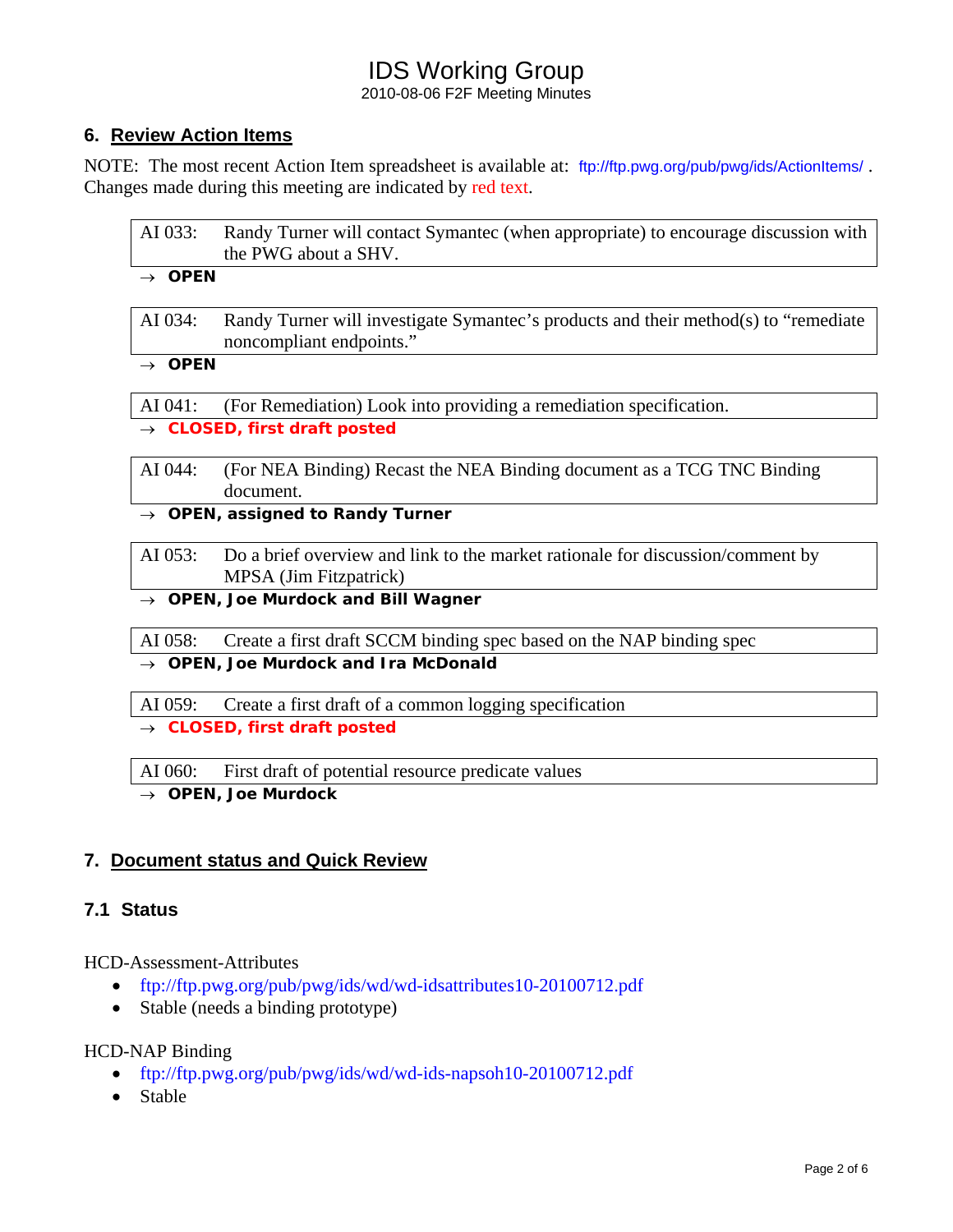2010-08-06 F2F Meeting Minutes

HCD-TNC Binding

• Initial Draft still under development

HCD-NAC Business Case White Paper

- <ftp://ftp.pwg.org/pub/pwg/ids/white/tb-ids-hcd-nac-business-case-20100422.pdf>
- Final

### HCD-NAP-SCCM Binding

- Mapping Spreadsheet: [ftp://ftp.pwg.org/pub/pwg/ids/white/IDS-NAP-SCCM-Mapping\\_20090917.xls](ftp://ftp.pwg.org/pub/pwg/ids/white/IDS-NAP-SCCM-Mapping_20090917.xls)
- Specification under development

### HCD-Remediation

- <ftp://ftp.pwg.org/pub/pwg/ids/wd/wd-ids-standard-remediation10-20100730.pdf>
- Initial Draft

HCD-Authorization

- White Papers:
	- o <ftp://ftp.pwg.org/pub/pwg/ids/white/ids-authorize.pdf>
	- o <ftp://ftp.pwg.org/pub/pwg/ids/white/ids-authorization-predicates-20100805.xlsx>
- Specification under development

#### HCD-Log

- White Papers:
	- o <ftp://ftp.pwg.org/pub/pwg/ids/white/ids-logging.pdf>
	- o [ftp://ftp.pwg.org/pub/pwg/ids/white/IEEE2600.1\\_audit\\_events.pdf](ftp://ftp.pwg.org/pub/pwg/ids/white/IEEE2600.1_audit_events.pdf)
- <ftp://ftp.pwg.org/pub/pwg/ids/wd/wd-ids-log10-20100803.pdf>
- Initial Draft

# **7.2 Quick document review**

#### **7.2.1 IDS Attributes**

<ftp://ftp.pwg.org/pub/pwg/ids/wd/wd-idsattributes10-20100712.pdf>

#### **Firmware patches are listed in reverse order (newest first)**

Ira pointed out that there is a problem listing them in reverse order because one can't insert a new first member of the list. WG agreed to change it to normal order (oldest first)

→ Action Item: Joe Murdock to change the firmware patches list order from reverse to normal in both *HCD-ATR and HCD-NAP.* 

#### **Attribute Natural Language was added as a mandatory attribute**

This was reviewed at a previous meeting. No issues.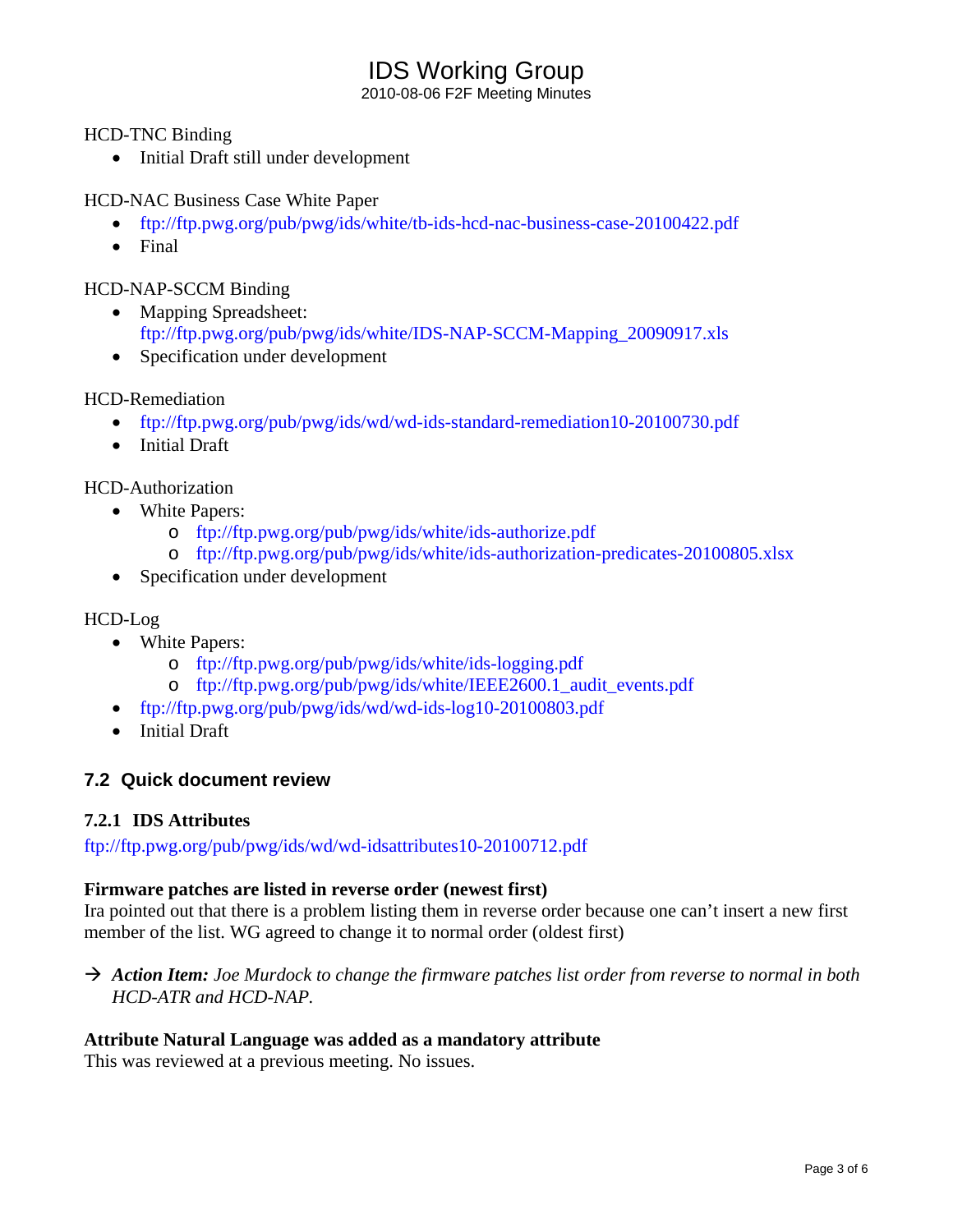2010-08-06 F2F Meeting Minutes

# **7.2.2 NAP Binding**

<ftp://ftp.pwg.org/pub/pwg/ids/wd/wd-ids-napsoh10-20100712.pdf>

#### **Firmware patches are listed in reverse order (newest first)**

(Same issue/action as in Attributes document)

### **Attribute Natural Language was changed from optional to mandatory attribute**

This was reviewed at a previous meeting.

Ira pointed out that this should have also been added to section 6, Conformance.

→ Action Item: Joe Murdock to add Natural Language to the conformance list in HCD-ATR section 6.

# **8. NEA and TCG Updates**

There has been nothing new in the NEA WG except for a lengthy discussion about the Ashokan attack.

TCG updates were presented during the PWG Plenary.

### **9. MPSA Liaison discussion**

Bill Wagner has been working on a plan for how to introduce PWG activities to MPSA. With regard to IDS, section 3 of the plan covers security issues and section 4 covers access and logging.

Action Item: Bill Wagner to add the plan to a new section of the PWG wiki.

# **10. Remediation Specification**

<ftp://ftp.pwg.org/pub/pwg/ids/wd/wd-ids-standard-remediation10-20100730.pdf>

This is the first review of this document (i.e., there are no change marks because it is all new). Changes to the document were made during the meeting to create a new version. Significant changes or discussions are summarized below:

- 1. Ira suggested that the terminology section should refer to the HCD-ATR document instead of cutting and pasting, because the definitions may diverge. The terminology section would list only new terms that are used in this specification.
- 2. The WG discussed and decided that password remediation is not practical, so it was changed to simply inform the administrator.
- 3. What issues might occur if there are two NAP-enabled networks that had policy settings which conflicted with each other? Would the remediation servers fight it out? This might occur if the HCD shared firewall settings for all interfaces. Generally, however, the HCD would end up with the most restrictive settings for shared attributes and that would satisfy policies for both networks.
- 4. What happens if the trusted time source is changed, and the time value is significantly different? What should happen to secure connections or other processes that depend on time? What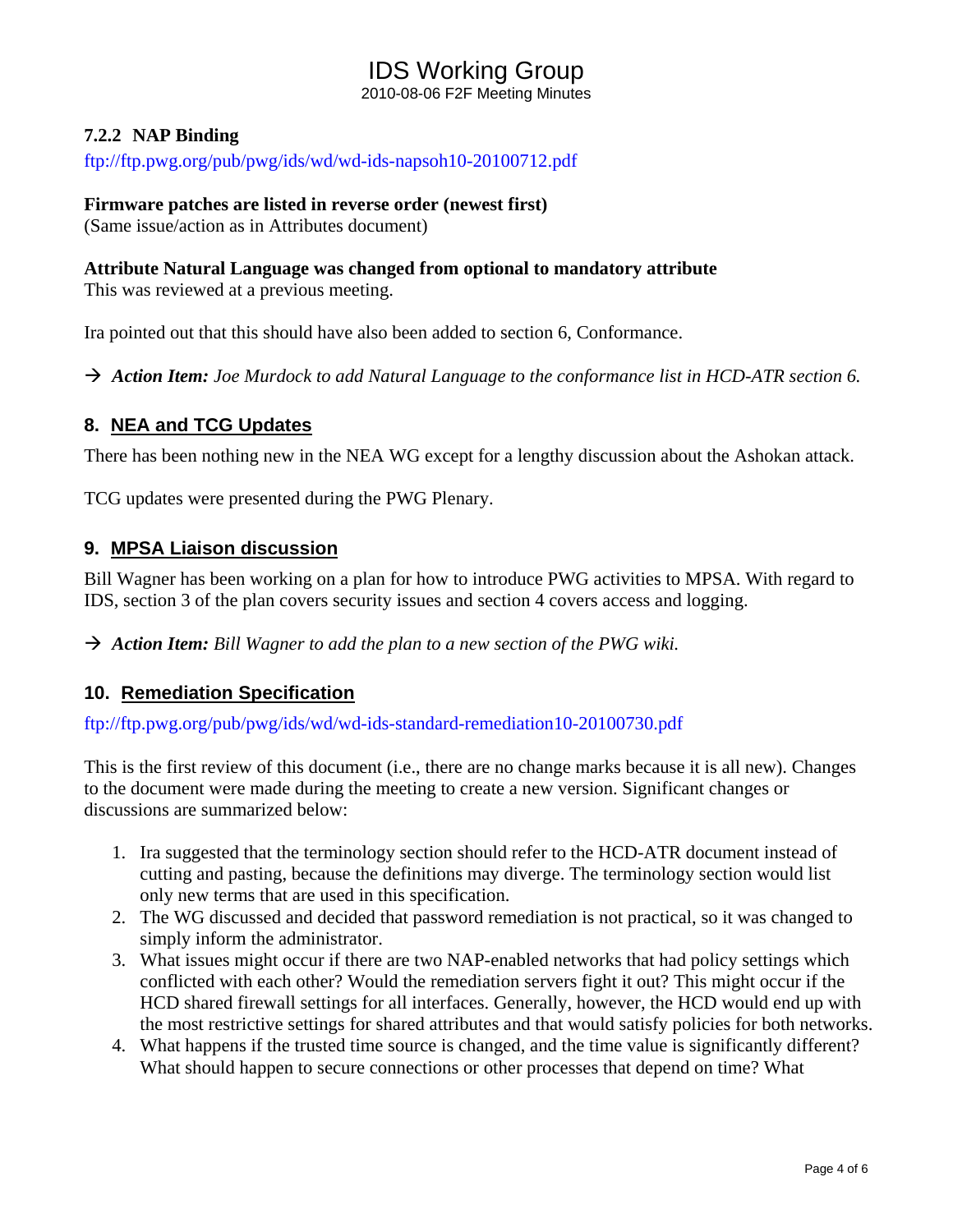2010-08-06 F2F Meeting Minutes

happens to log entries that are time-stamped? It seems that the HCD should save jobs and do a soft reboot.

- 5. In cases where applications should no longer be enabled, there was a question about terminating applications that may leave something in an unstable or undefined state. The WG decided that "orderly termination" was a better requirement, and that some implementations may need to do a reboot to accomplish that termination.
- 6. When a device cannot be automatically remediated, how is the administrator notified? The WG decided that the device itself could not be expected to notify the administrator, and it would be the responsibility of the remediation server to do so. This is also true for cases where the device does not fulfill the policy requirements but that policy allows the device to join the network anyway.
- 7. For some attributes like vendor name or machine type model, what should happen if the HCD reports a different value? Is it a "fatal" error? Should the machine shut down? The WG decided to work on this off line.
- → Issue: How are administrators notified of remediation issues? Does the HCD ever initiate a notification, or is *it always the remediation server that initiates notification? Does this same issue apply to policy servers?*
- → **Issue:** What is a "fatal" error? Under what circumstances (if any) do we require the HCD to be shut down?

# **11. Standard Log File discussion**

### <ftp://ftp.pwg.org/pub/pwg/ids/wd/wd-ids-log10-20100803.pdf>

This is the first review of this document (i.e., there are no change marks because it is all new). Changes to the document were made during the meeting to create a new version. Significant changes or discussions are summarized below:

- 1. The first discussion was about scope of effort for the IDS group. Common log format could encompass security audit, accounting, and maintenance logs. IDS is primarily concerned with security; WIMS would be concerned with the others. We could have a single specification to which both groups contribute or a specification that specifies format and protocol but not content and then the two groups do their own content specifications.
- 2. Rationale section will have general statements about why we want a common log format, then Use Cases would describe typical use cases (such as for security audit, accounting, and maintenance).

# **12. Authorization Framework**

# <ftp://ftp.pwg.org/pub/pwg/ids/white/ids-authorization-predicates-20100805.xlsx>

This is the first review of this document. It was an introduction with limited discussion. It defines three kinds of users (individual, group, and device), and provides a framework for defining how users are permitted to use resources associated with services or operations based on policies.

#### **Discussion:**

1. Ira suggested that other policy languages do not permit user privileges to be elevated above those of their group. More often, the privileges can be made more restrictive than those of their group.